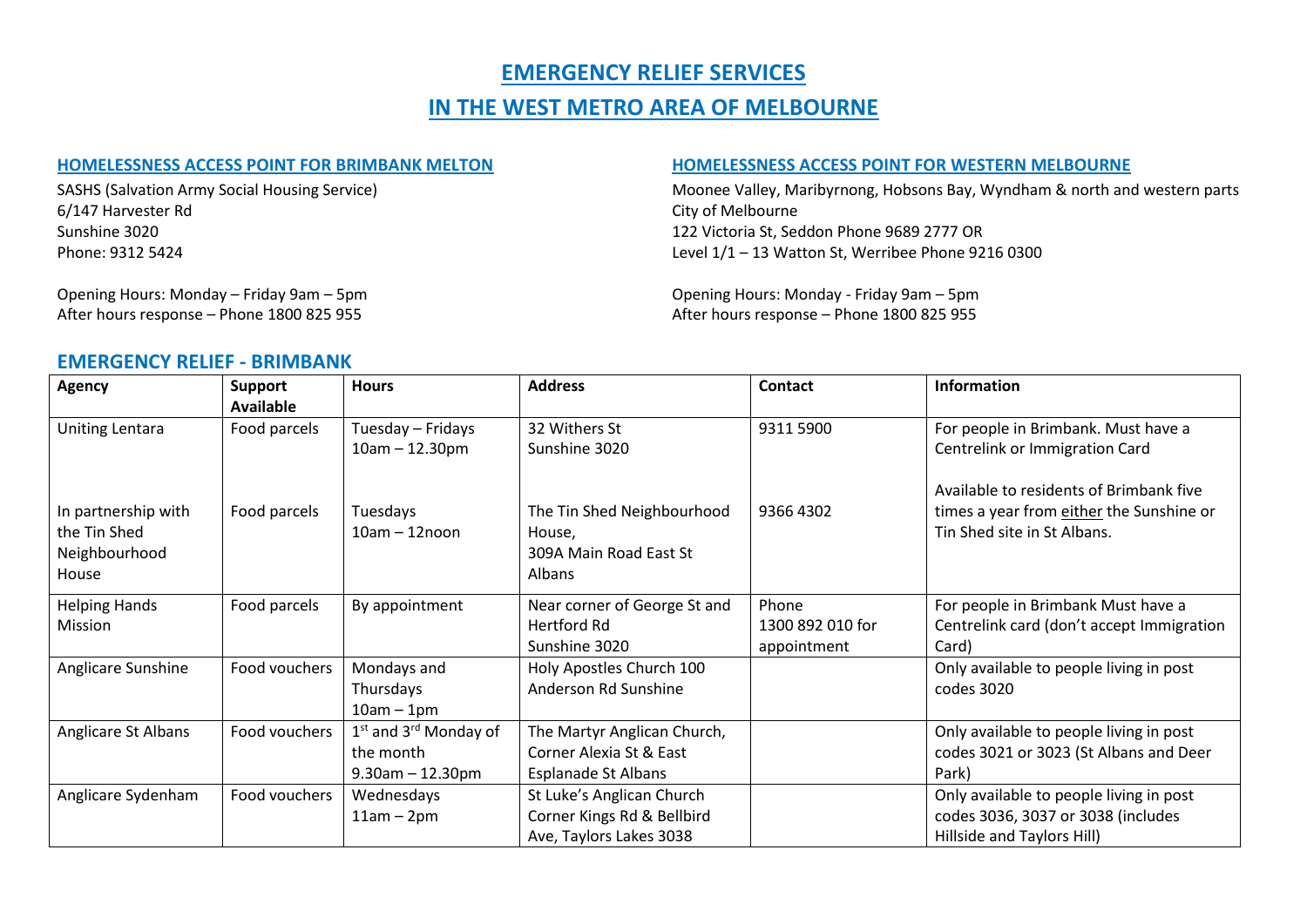| <b>Holy Eucharist Parish</b> | Fresh fruit and | Fridays $10.30$ am $-$ | 1A Oleander Drive St Albans | 9366 1310 | For people in Brimbank. Must have       |
|------------------------------|-----------------|------------------------|-----------------------------|-----------|-----------------------------------------|
|                              | vegetables      | 2 <sub>pm</sub>        | South 3021                  |           | Centrelink or Immigration Card          |
| <b>SASHS Support</b>         | Food vouchers   | Monday, Tuesday,       | 6/147 Harvester Rd Sunshine | 9312 5424 | Available to Brimbank and Footscray     |
| Service                      |                 | Thursday and Friday    |                             |           | residents. Call to make an appointment. |
| <b>Northpoint Pantry</b>     | Food parcels    | Monday                 | Glengala Hotel-             | 9338 1898 | For people in Brimbank. Must have a     |
|                              |                 | $2pm-4pm$              | 214 Glengala Rd             |           | Centrelink or Immigration Card          |
|                              |                 |                        | Sunshine                    |           |                                         |

### **EMERGENCY RELIEF – HOBSONS BAY**

| Salvation Army                                    | Food vouchers | Tuesday, Wednesday<br>and Thursday<br>$10am - 2pm$ | 108 Queen St Altona                                                   | 9398 1954 | For people in the Altona, Altona<br>Meadows/West and Seaholme areas. |
|---------------------------------------------------|---------------|----------------------------------------------------|-----------------------------------------------------------------------|-----------|----------------------------------------------------------------------|
| <b>Walker Close</b>                               | Food voucher  | Wednesday 10am -<br>1pm                            | Cnr Walker Close and Millers<br><b>Rd Altona North</b>                |           | For people in the Altona, Williamstown<br>and Yarraville areas       |
| Laverton Community<br>Centre                      | Food parcels  | Monday, Wednesday<br>and Fridays<br>$10am - 1pm$   | 95 - 105 Railway Ave Laverton                                         | 83680177  | Must live in 3028 postcode                                           |
| Williamstown<br><b>Emergency Relief</b><br>Centre | Food parcels  | Monday and Fridays<br>$10am - 1pm$                 | <b>Holy Trinity Parish Centre</b><br>$2 - 6$ Pasco St<br>Williamstown | 93978411  | For people in Braybrook or Williamstown                              |

### **EMERGENCY RELIEF – MARIBYRNONG**

| <b>Wesley Footscray</b> | Showers,     | Wednesday – Friday | 310 Barkly St Footscray | 9689 3515 | Shower and laundry facilities are available to |
|-------------------------|--------------|--------------------|-------------------------|-----------|------------------------------------------------|
| Outreach                | laundry,     | $9.30$ am $-4$ pm  |                         |           | people in the western suburbs. Food parcels    |
|                         | morning tea  |                    |                         |           | are available for people in the Maribyrnong    |
|                         | and lunch    |                    |                         |           | area.                                          |
|                         | program and  |                    |                         |           |                                                |
|                         | food parcels |                    |                         |           |                                                |

#### **EMERGENCY RELIEF – MELTON**

| <b>Melton Combined</b> | Food parcels | Monday – Thursday | 100 Coburns Road | 9747 6811 | For people in Melton. Must have a Centrelink or   |
|------------------------|--------------|-------------------|------------------|-----------|---------------------------------------------------|
| <b>Churches Caring</b> |              | $10$ am – $3$ pm  | Melton           |           | Immigration Card                                  |
|                        |              | Friday            |                  |           | Available to residents of Melton once a year. To  |
|                        |              | $10am - 12.15pm$  |                  |           | access further assistance an appointment with the |
|                        |              |                   |                  |           | Budget Educator is required.                      |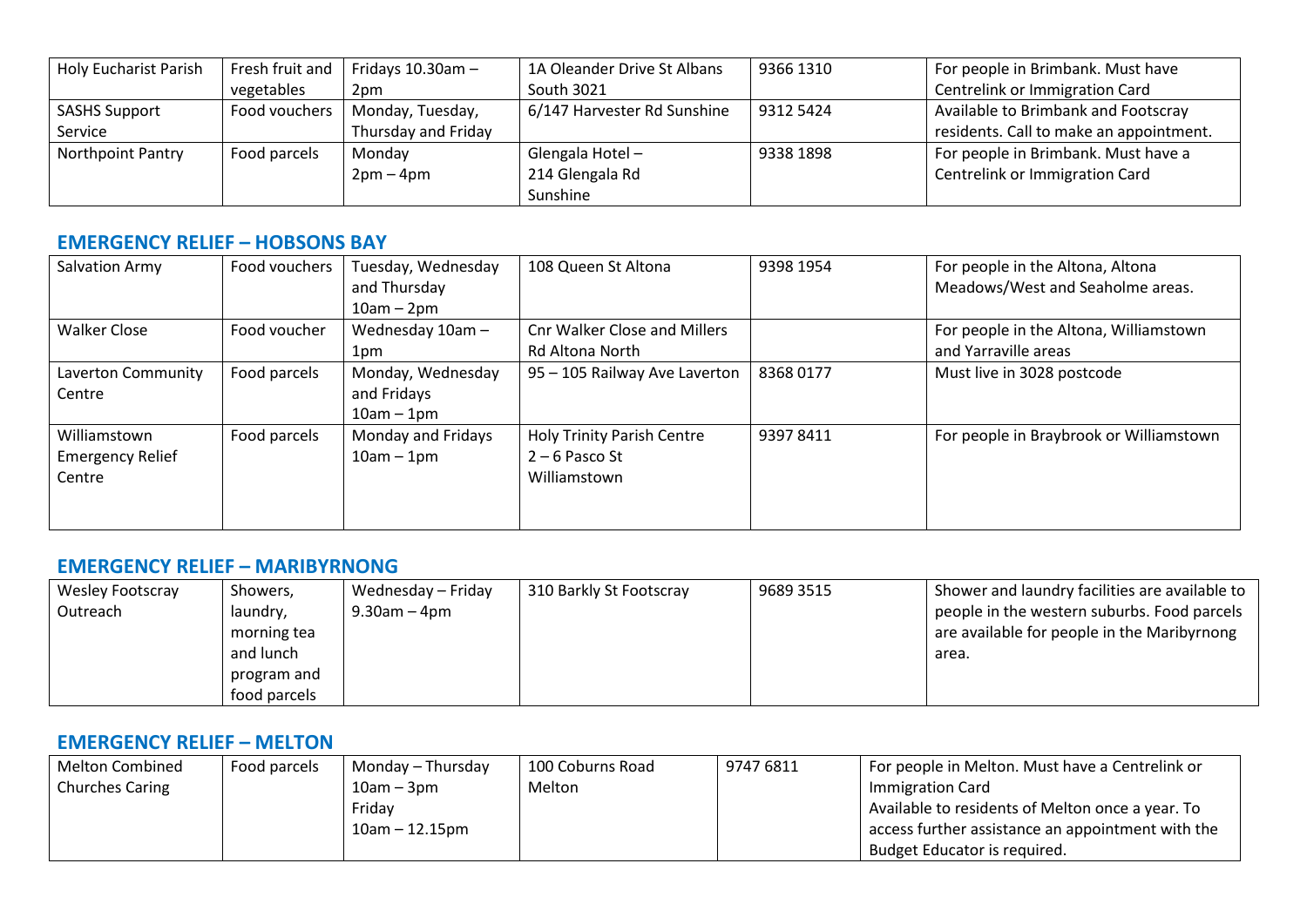| <b>Northpoint Pantry</b> | Food parcels    | Friday<br>$9.30$ am $- 12.30$ pm | <b>Melton South Community</b><br>Centre |           | For people in Melton. Must a Centrelink or<br><b>Immigration Card</b> |
|--------------------------|-----------------|----------------------------------|-----------------------------------------|-----------|-----------------------------------------------------------------------|
|                          |                 |                                  | 41 Exford Road                          |           |                                                                       |
|                          |                 |                                  | Melton South                            |           |                                                                       |
| Resergence Food          | Food parcels    | Monday – Friday                  | 3 Graham St                             | 9747 6527 | For people in Melton. Must have a Centrelink or                       |
| Hampers                  |                 | $9am - 2pm$                      | Melton                                  |           | <b>Immigration Card</b>                                               |
| Melton City Council      | <b>Vouchers</b> | 232 High St Melton               | Monday, Tuesday,                        | 9747 7200 | Appointments are made by phoning 9747 7200 at                         |
|                          |                 |                                  | Wednesday and Friday                    |           | 11am on Tuesday morning, bookings are for the                         |
|                          |                 |                                  | (appointment times                      |           | following week. Once appointments are fully                           |
|                          |                 |                                  | allocated between                       |           | booked you will need to wait until the following                      |
|                          |                 |                                  | $9.30$ am $- 2.30$ pm                   |           | Tuesday at 11am to book an appointment.                               |
| Melton City Council      | Vouchers        | 193 - 201 Caroline               | Wednesday only                          |           |                                                                       |
|                          |                 | Springs Boulevard,               | (appointment times                      |           |                                                                       |
|                          |                 | <b>Caroline Springs</b>          | allocated between                       |           |                                                                       |
|                          |                 |                                  | $9.30$ am $- 2.30$ pm                   |           |                                                                       |

#### **EMERGENCY RELIEF – MELBOURNE**

| Church of all Nations | Food parcels | Tuesday, Wednesday<br>and Thursday from<br>10am | 180 Palmerston St<br>Carlton | 9347 7077 |  |
|-----------------------|--------------|-------------------------------------------------|------------------------------|-----------|--|
|                       |              |                                                 |                              |           |  |

#### **EMERGENCY RELIEF – MOONEE VALLEY**

| Essendon Citizens' | Food vouchers 1 | Monday, Tuesday, and   1 Pascoe Vale Rd |                | 93704533 | For people living in Ascot Vale, Essendon, Highpoint, |
|--------------------|-----------------|-----------------------------------------|----------------|----------|-------------------------------------------------------|
| Advice Bureau      |                 | Friday $11$ am $- 2.15$ pm              | l Moonee Ponds |          | Maribyrnong and Moonee Ponds                          |
|                    |                 |                                         |                |          |                                                       |

#### **EMERGENCY RELIEF – WYNDHAM**

| Salvation Army      | Food vouchers | Monday, Tuesday and    | 209 Watton St  | 9731 1344 | For people in the City of Wyndham |
|---------------------|---------------|------------------------|----------------|-----------|-----------------------------------|
|                     |               | Wednesday 9.30am -     | Werribee       |           |                                   |
|                     |               | 2pm                    |                |           |                                   |
|                     |               | Thursday $9.30$ am $-$ |                |           |                                   |
|                     |               | $11.15$ am             |                |           |                                   |
| <b>Uniting Care</b> | Food          | Monday – Friday        | 19 Duncan's Rd | 9742 6452 | For people in the City of Wyndham |
|                     | vouchers/food | Must present to the    | Werribee       |           |                                   |
|                     | parcels/Op    | service in the morning |                |           |                                   |
|                     | Shop          | at 9am                 |                |           |                                   |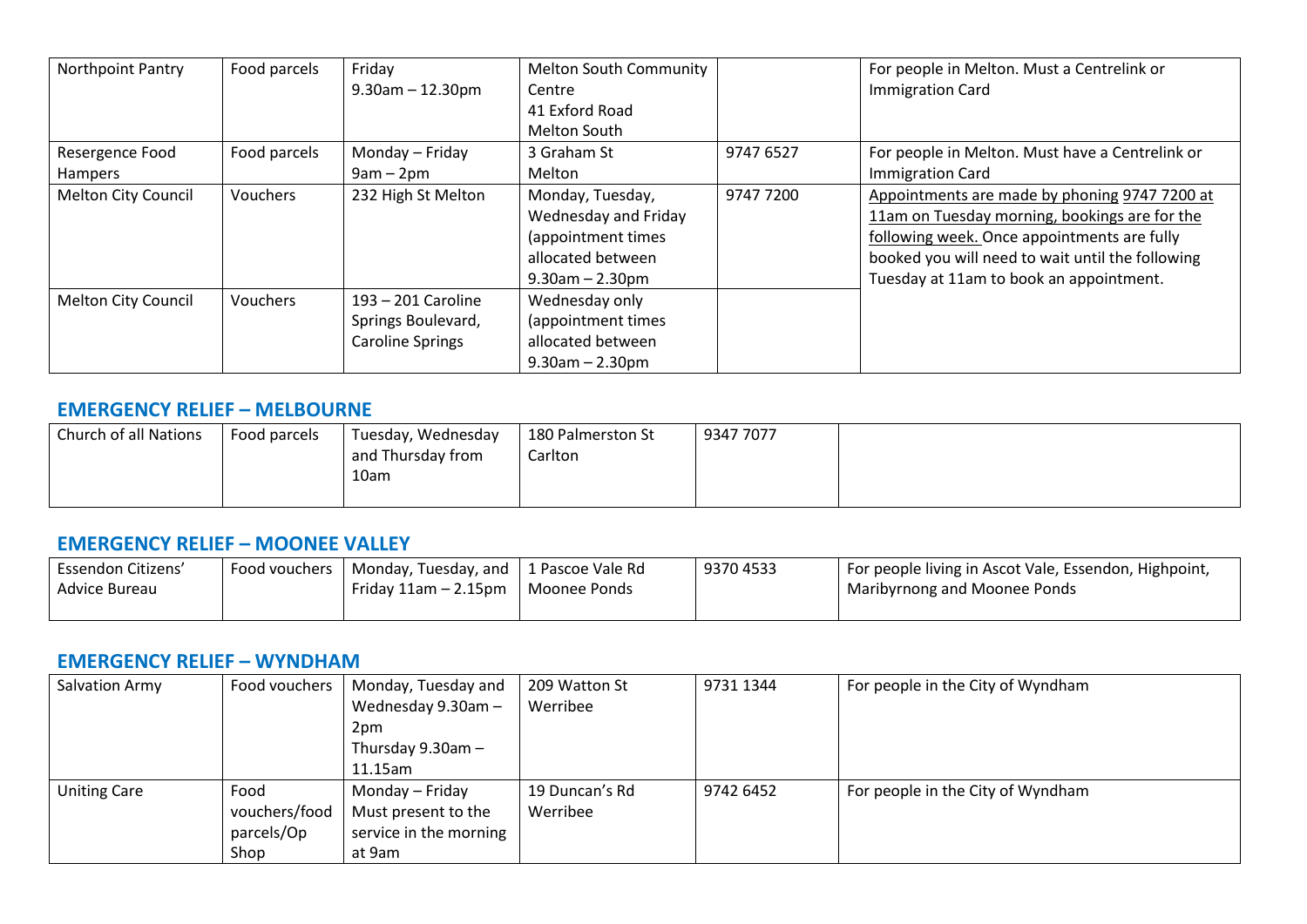## **LOW COST NOT FOR PROFIT SUPERMARKET**

| Agency                      | <b>Support Available</b> | <b>Hours</b>                   | <b>Address</b>                   | <b>Contact</b> |
|-----------------------------|--------------------------|--------------------------------|----------------------------------|----------------|
| <b>City Care Storehouse</b> | A range of fresh fruit,  | Wednesday, Thursday and Friday | 79 Sunshine Road                 | 9318 4477      |
| Low cost supermarket run    | fresh bread, meat, eggs, | $9am - 2pm$                    | West Footscray                   |                |
| by Hillsong                 | grocery items, frozen    |                                | (The supermarket is an 8 minute) |                |
| 30% discount for holders    | food and                 |                                | walk from Tottenham Train        |                |
| of Centrelink, full time    | toiletries/cleaning      |                                | Station)                         |                |
| <b>Student Card and</b>     | products                 |                                | Ample parking is available       |                |
| <b>Immigration Cards</b>    |                          |                                |                                  |                |

## **COMMUNITY MEALS**

| <b>Agency</b>                                         | <b>Support Available</b>                                                                     | <b>Hours</b>                                                                                                  | <b>Address</b>                                                        | Contact   |
|-------------------------------------------------------|----------------------------------------------------------------------------------------------|---------------------------------------------------------------------------------------------------------------|-----------------------------------------------------------------------|-----------|
| <b>Braybrook Community</b>                            | <b>Community Meal</b>                                                                        | 7pm every Sunday night (arrive on time,                                                                       | 107 - 139 Churchill Ave                                               |           |
| Hub                                                   |                                                                                              | limited spaces)                                                                                               | Braybrook                                                             |           |
| CommUnity Plus                                        | <b>Community Meal</b>                                                                        | 1 <sup>st</sup> Wednesday of the month<br>$12.30$ pm $- 1.30$ pm                                              | 822 Ballarat Rd<br>Deer Park 3020                                     | 7379 0103 |
| Salvation Army                                        | <b>Community Meal</b>                                                                        | Every Friday night<br>6pm                                                                                     | 42 Devonshire Rd<br>Sunshine 3020                                     | 9364 9335 |
| <b>Uniting Lentara</b>                                | <b>Community Meal</b>                                                                        | Community meal held on 1 <sup>st</sup> and 3 <sup>rd</sup><br>Wednesday<br>of every month<br>$12.30$ pm – 2pm | 32 Withers St<br>Sunshine 3020                                        | 9311 5900 |
| <b>Wesley Footscray</b><br>Outreach                   | Showers, laundry,<br>morning tea and lunch<br>program                                        | Wednesday - Friday<br>$9.30am - 4pm$                                                                          | 310 Barkly St Footscray                                               | 9689 3515 |
| <b>Williamstown Emergency</b><br><b>Relief Centre</b> | <b>Community Meal</b>                                                                        | <b>Every Monday and Friday</b><br>12 noon                                                                     | <b>Holy Trinity Parish Centre</b><br>$2 - 6$ Pasco St<br>Williamstown | 93978411  |
| Hamadava Café (Salvation<br>Army)                     | A drop in space providing<br>breakfast and lunch.<br>Homelessness support<br>also available. | Monday - Friday<br>$9am - 1pm$<br>Breakfast 9am - 10.30am<br>Lunch $11.30$ am $-1$ pm                         | 69 Bourke St<br>City                                                  | 9653 3299 |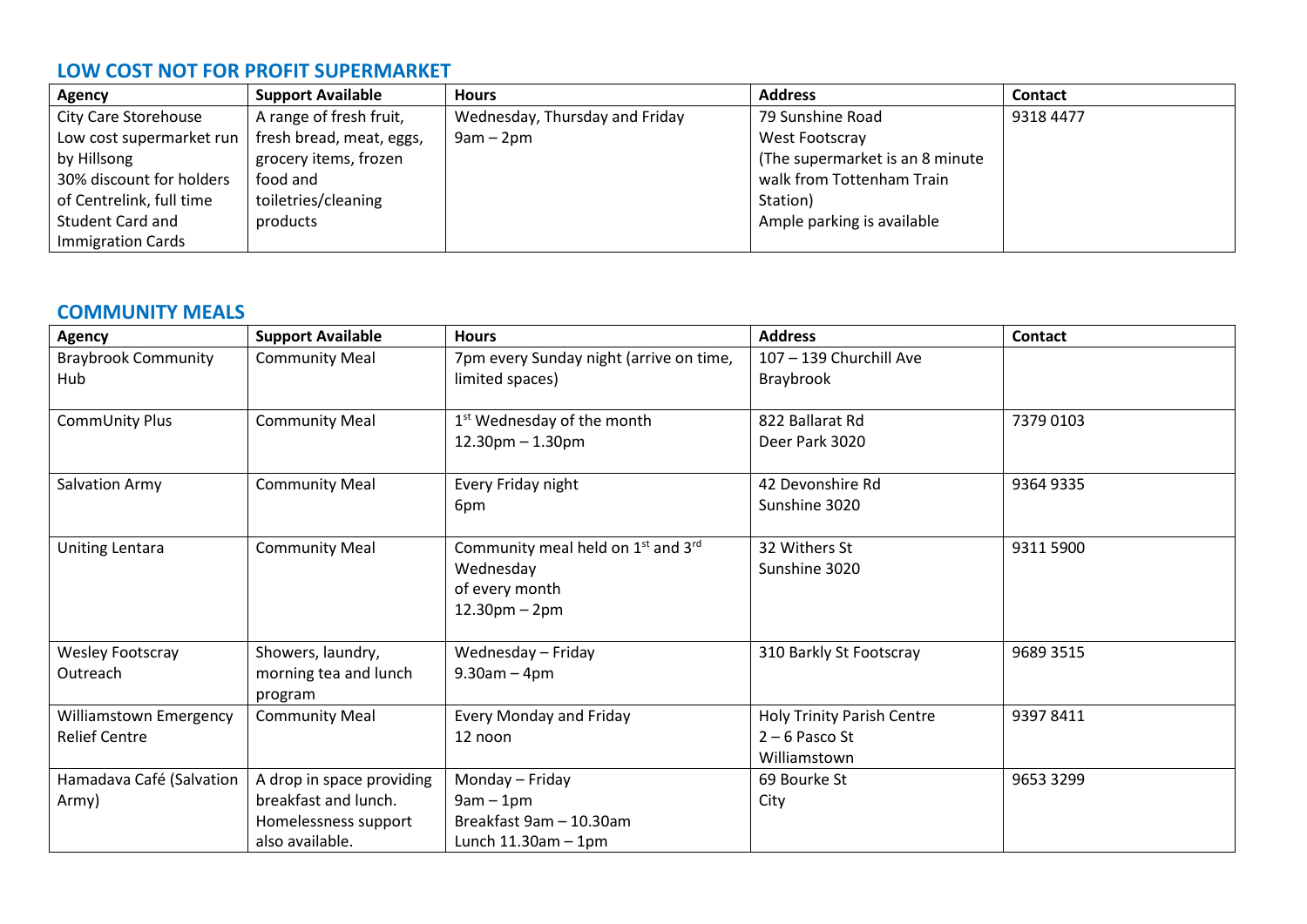| <b>Ozanam Community</b> | Monday – Friday            | Breakfast daily between 9.15am -     | 268 Abbotsford St        | 9329 6733 |
|-------------------------|----------------------------|--------------------------------------|--------------------------|-----------|
| Centre                  | Breakfast 9am - 10.30am    | 2.30 <sub>pm</sub>                   | North Melbourne          |           |
|                         | Lunch $11.30$ am $-1$ pm   | Lunch daily between 12noon - 1pm     |                          |           |
|                         | Friendship Club 6pm -      |                                      |                          |           |
|                         | 8pm includes a meal        |                                      |                          |           |
|                         |                            |                                      |                          |           |
| St Mary's House of      | Free breakfast $8.45$ am - | Monday, Tuesday, Thursday and Friday | $162 - 169$ Brunswick St | 9417 6497 |
| Welcome                 | 9.45am                     | $9.30$ am $-3.30$ pm                 | Fitzroy                  |           |
|                         | Free lunch 12noon - 1pm    | Wednesday $8.30$ am $-1.30$ pm       |                          |           |
|                         |                            | Saturday $8.30$ am $-1.30$ pm        |                          |           |
| Church of all Nations   | Weekly community lunch     | Tuesday from $11.30$ am $-1$ pm      | 180 Palmerston St        | 9347 7077 |
|                         | every Tuesday              |                                      | Carlton                  |           |

## **SOUP VAN**

| <b>Agency</b>      | <b>Support Available</b> | <b>Hours</b>                         | <b>Address</b>                     | <b>Contact</b> |
|--------------------|--------------------------|--------------------------------------|------------------------------------|----------------|
| St Vincent de Paul | Hot meal                 | <b>MONDAY</b>                        | <b>Braybrook Community Hub car</b> |                |
|                    |                          | 6.45pm                               | park 107 - 139 Churchill Ave       |                |
|                    |                          |                                      | Braybrook                          |                |
|                    |                          | 7.15pm                               | Clark St Car Park (Dickson St &    |                |
|                    |                          |                                      | Withers St) Sunshine               |                |
|                    |                          | 7.45pm                               | Errington Reserve Car Park, near   |                |
|                    |                          |                                      | Big Sam's Car Park, St Albans      |                |
|                    |                          |                                      |                                    |                |
|                    |                          | <b>FRIDAY</b>                        | <b>Braybrook Community Hub car</b> |                |
|                    |                          | 6.45pm                               | park 107 - 139 Churchill Ave       |                |
|                    |                          |                                      | Braybrook                          |                |
|                    |                          |                                      |                                    |                |
|                    |                          | <b>SATURDAY</b>                      | Clark St Car Park (Dickson St &    |                |
|                    |                          | 5.30pm                               | Withers St) Sunshine               |                |
|                    |                          |                                      |                                    |                |
|                    |                          | 6.15pm                               | Errington Reserve Car Park, near   |                |
|                    |                          |                                      | Big Sam's Car Park, St Albans      |                |
|                    |                          |                                      |                                    |                |
|                    |                          | MONDAY, TUESDAY, WEDNESDAY,          | Whitten Oval 417 Barkly St         |                |
|                    |                          | <b>THURSDAY, FRIDAY &amp; SUNDAY</b> | Footscray                          |                |
|                    |                          | 8pm                                  |                                    |                |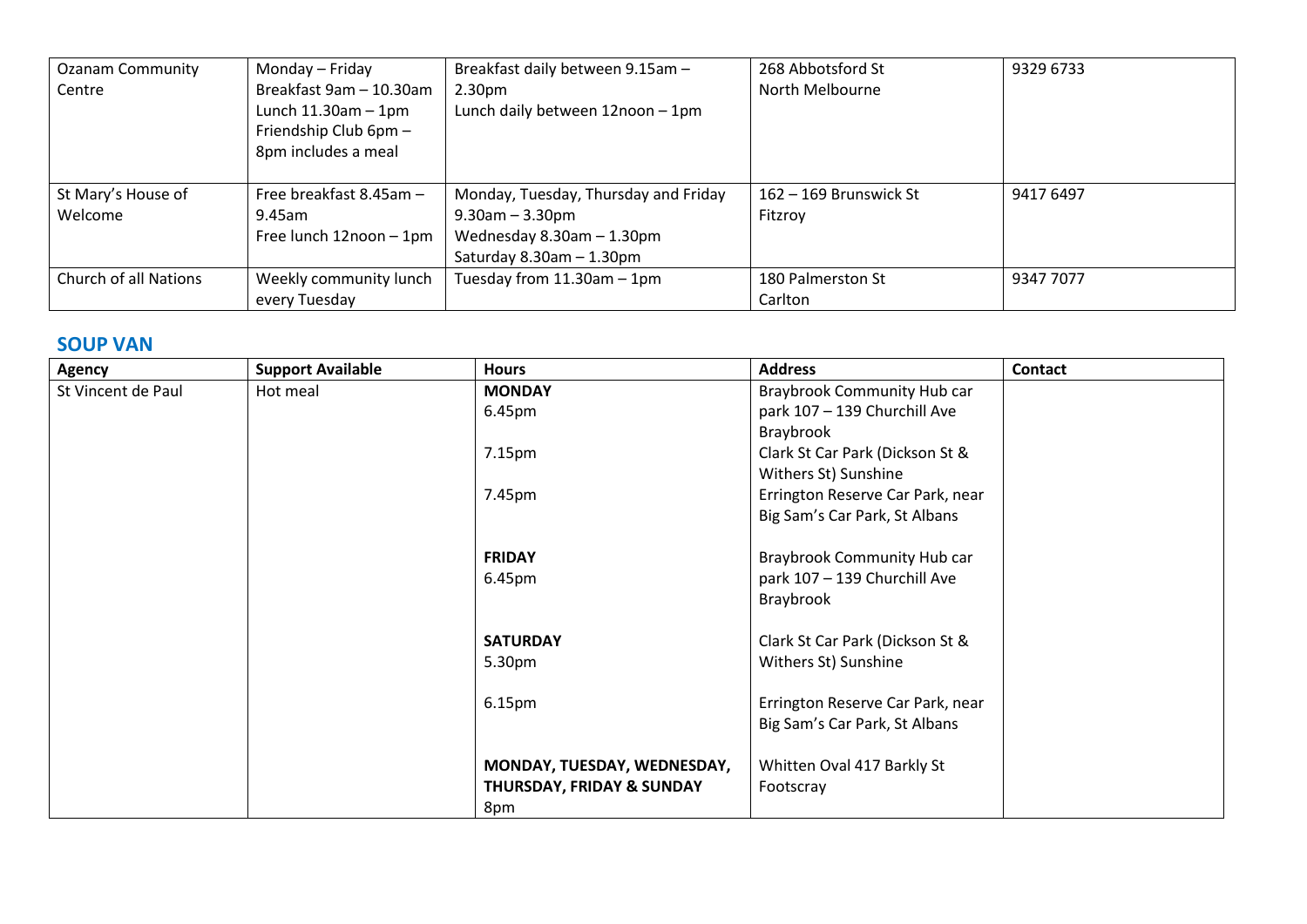# **FINANCIAL ASSISTANCE/FINANCIAL COUNSELLING**

| Agency                                                 | <b>Support Available</b>                                                                                                                                                                                                       | <b>Hours</b>         | <b>Address</b>                                                                                             | <b>Contact</b>                                                                                                           |
|--------------------------------------------------------|--------------------------------------------------------------------------------------------------------------------------------------------------------------------------------------------------------------------------------|----------------------|------------------------------------------------------------------------------------------------------------|--------------------------------------------------------------------------------------------------------------------------|
| Uniting Lentara                                        | No Interest Loan Scheme (NILS)                                                                                                                                                                                                 |                      | 32 Withers St<br>Sunshine 3020<br>Also offered at the Tin Shed<br>Neighbourhood House site in St<br>Albans | Phone 9311 5900 to make an<br>appointment                                                                                |
| CommUnity Plus-<br>Provided by Circle Bank<br>Alliance | <b>Financial Planning and advice</b><br>on personal financial budgets                                                                                                                                                          | Tuesday 12noon - 2pm | 822 Ballarat Rd<br>Deer Park 3020                                                                          | 7379 0103                                                                                                                |
| Good Shepherd<br>Australia New Zealand                 | A financial counsellor is a<br>skilled professional who<br>provides advice to help people<br>manage their debts and get<br>their finances back under<br>control. They provide free,<br>confidential and independent<br>advice. | $9.30$ am $-5$ pm    |                                                                                                            | Phone 1800 007 007 OR<br>Fill out Money Help's contact<br>form<br>http://www.moneyhelp.org.a<br>u/get -help/contact form |

### **ADVOCACY**

| Agency                   | <b>Support Available</b>     | <b>Hours</b> | <b>Address</b> | <b>Contact</b>         |
|--------------------------|------------------------------|--------------|----------------|------------------------|
| Homelessness Advocacy    | Provides an advocacy service |              | 2 Stanley St   | Free call 1800 066 256 |
| Service (HAS) Council to | for people who are homeless  |              | Collingwood    |                        |
| Homeless Persons         |                              |              |                |                        |

## **DROP IN SERVICES**

| Agency                  | <b>Support Available</b>      | <b>Hours</b>                            | <b>Address</b>          | <b>Contact</b> |
|-------------------------|-------------------------------|-----------------------------------------|-------------------------|----------------|
| Uniting Lentara         | Friendly drop in space        | Tuesday - Friday                        | 32 Withers St           | 9311 5900      |
|                         |                               | $9am - 4.30pm$                          | Sunshine                |                |
| The Gap on Graham       | Lunch, shower, toiletries     | Second $(2^{nd})$ Saturday in the month | 5 Graham St Melton      |                |
| <b>Wesley Footscray</b> | Showers, laundry, morning tea | Wednesday - Friday                      | 310 Barkly St Footscray | 9689 3515      |
| Outreach                | and lunch program             | $9.30$ am $-4$ pm                       |                         |                |
|                         |                               |                                         |                         |                |